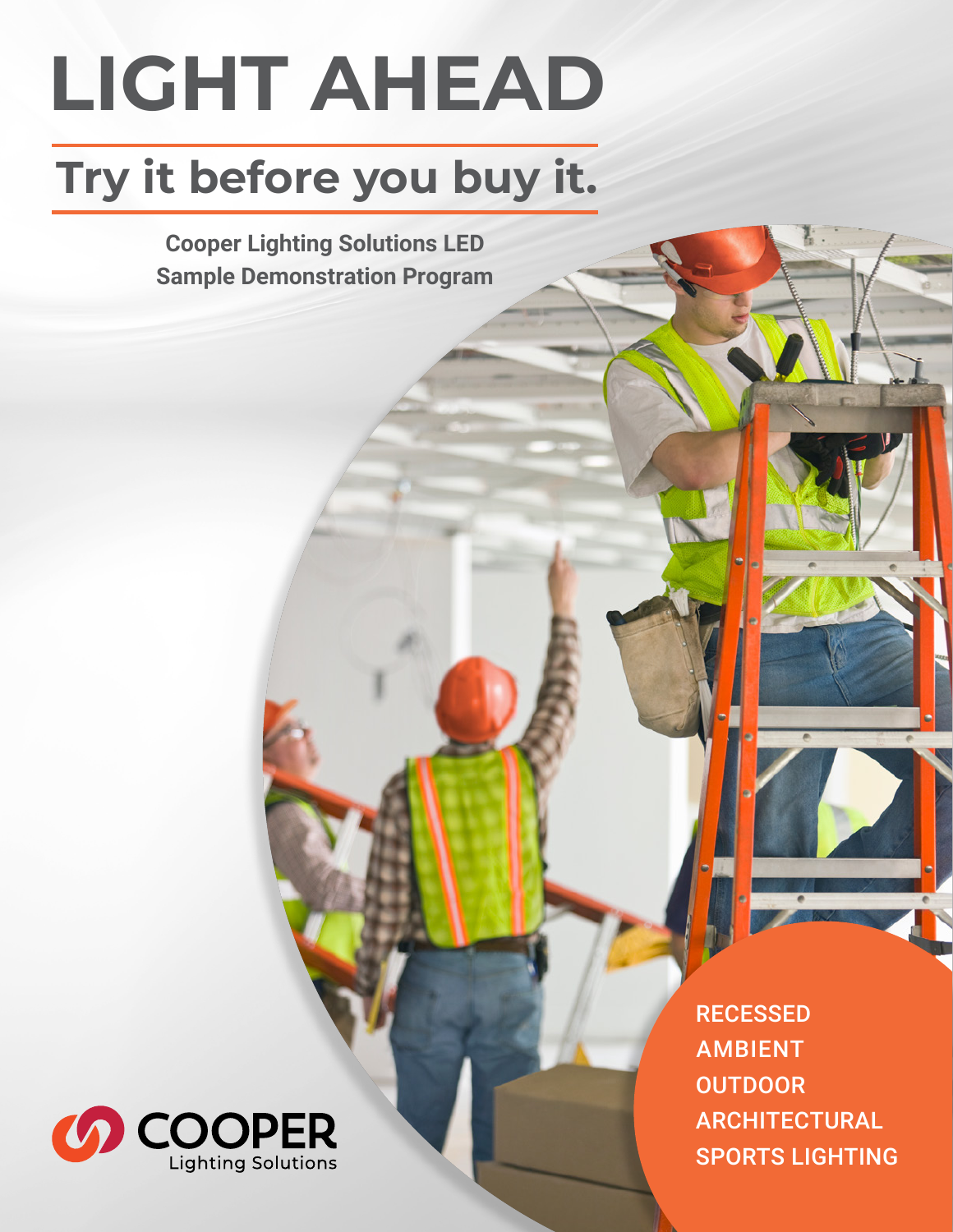### **Cooper Lighting Solutions** LED Sample Demonstration Program

### Experience the benefits of quality LED Lighting without the risk.

### **TRY IT... BEFORE YOU BUY IT!**

Test the performance of Cooper Lighting Solutions LED products before you pay for them with this 90-day LED product program.

### **HERE'S HOW IT WORKS**

- Select an approved LED fixture style from Cooper Lighting Solutions product lines. (Contact your local Cooper Lighting Solutions representative for approved fixtures).
- Enter an order for up to eight approved lighting fixtures with your local lighting representative. PDRs not eligible for program participation. Standard lead times will apply..
- Mark your order: **Light Ahead**
- Install the fixtures in your facility and measure the visible results of quality lighting.
- Cooper Lighting Solutions will allow up to 90 days delayed billing from invoice date, or you can return the fixtures (freight prepaid) within 90 days.

### **RECESSED AND TRACK**

- Halo
- Halo Commercial
- Halo Track
- IRiS
- Portfolio

### **AMBIENT**

- Metalux Commercial
- Metalux Industrial



- io • Lumière
- Neo-Ray

• Ametrix • Corelite

**ARCHITECTURAL**

- RSA
- Shaper

### **FAIL-SAFE**

(Vandal Resistant and High Abuse Lighting Products)



### **SPORTS LIGHTING**

• Ephesus



### **OUTDOOR**

- Invue
- Lumark
- McGraw-Edison
- Streetworks



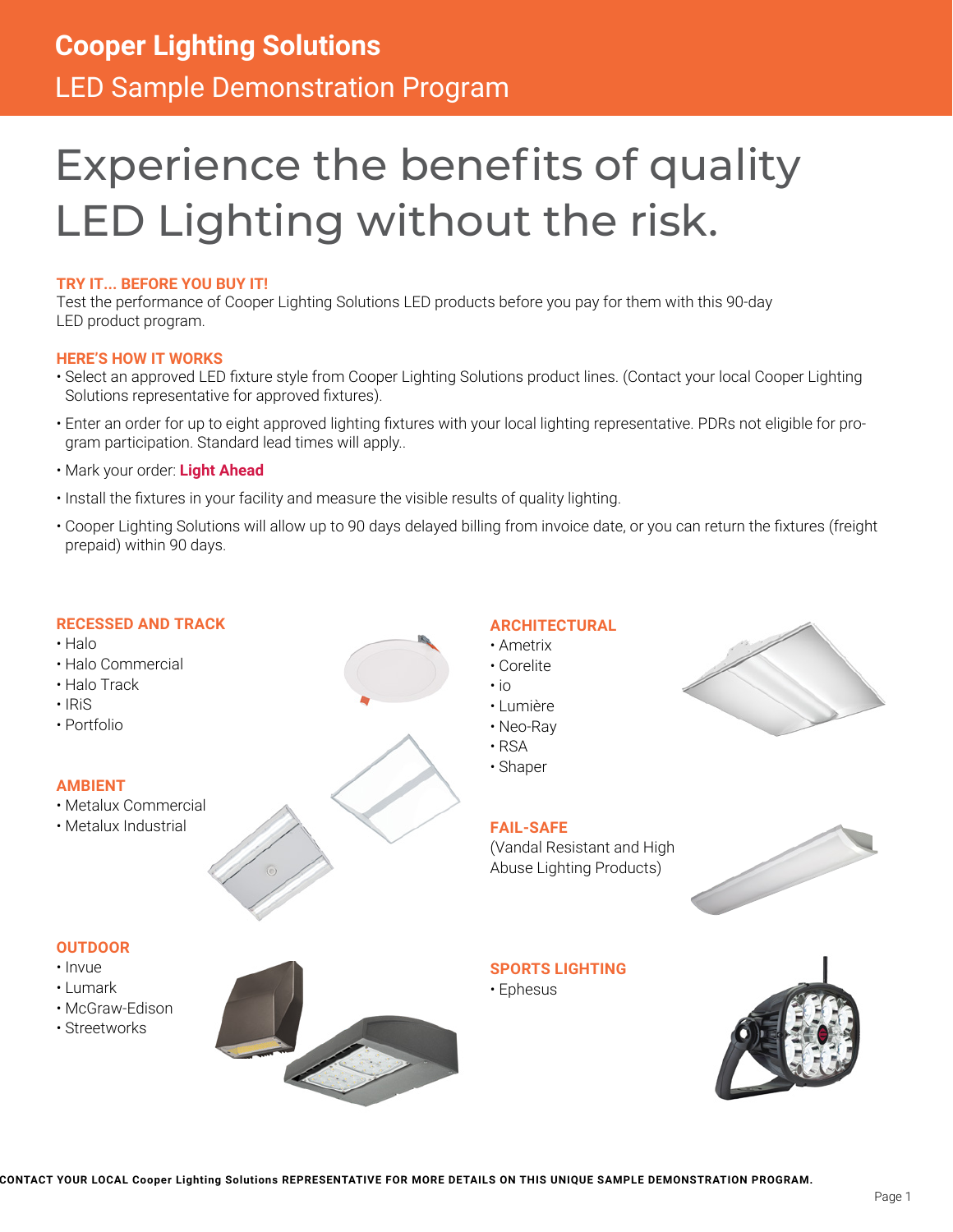### Experience the benefits of quality LED Lighting without the risk.

### **TERMS AND CONDITIONS**

By accepting any sample products from the Cooper Lighting Solutions offered through the Light Ahead program, Buyer agrees to the following terms and conditions:

- **1.** Cooper Lighting Solutions agrees to sell sample products to Buyer for purposes of mock-up and review. Buyer shall not use the sample products for any purpose other than evaluation for potential use or purchase of Cooper Lighting Solutions products.
- **2.** Buyer must issue a released purchase order for sample products in an amount as quoted by Cooper Lighting Solutions. Purchase order must be marked **Light Ahead**, and specify promo code "LA". Purchase order is subject to all standard Cooper Lighting Solutions terms and conditions. Purchase order limits are as follows:

### **Recessed and Track**

(Halo, Halo Commercial, Halo Track, IRiS and Portfolio) **Ambient**

### (Metalux)

- Limit eight fixtures
- \$3,500 maximum order

### **Outdoor**

(Invue, Lumark, McGraw-Edison and Streetworks) **Architectural**

(Ametrix, Corelite, io, Lumière, Neo-Ray, RSA and Shaper)

### **Fail-Safe**

(Vandal Resistant and High Abuse Lighting Products)

- Limit eight fixtures
- \$5,000 maximum order

### **Sports Lighting**

(Ephesus)

- Limit four fixtures
- \$8,000 maximum order
- **3.** Light Ahead orders purchased by your agency should be entered into the FLASHPro system using your agency's LED account in the sold-to field.
- **4.** Light Ahead orders being billed to the distributor should be entered into FLASHPro by the agent and submitted with the "LA" promo code. Contact your customer service representative for support.
- **5.** Cooper Lighting Solutions will allow up to 90 days delayed billing from invoice date, or you can return the fixtures (freight prepaid) within 90 days.
- **6.** Undamaged sample products may be returned within the sample period for full credit.
- **7.** Buyer must request an RMA number for sample product, noting "Light Ahead" in the RMA request. Returned product must reference this RMA number. Credit will not be issued for sample product returned without an RMA number.
- **8.** All sample products shall be returned freight prepaid in the original packaging and in reusable condition. Buyer shall provide the freight tracking number to Cooper Lighting Solutions. Credit will not be issued for sample products damaged during return shipment to the plant.
- **9.** Credit will not be issued for sample product returned to Cooper Lighting Solutions after the allotted ninety (90) day sample period.
- **10.** THE SAMPLE PRODUCTS ARE PROVIDED TO BUYER "AS-IS". COOPER LIGHTING SOLUTIONS MAKES NO REPRESENTATIONS OR WARRANTIES WHATSOEVER, EXPRESS OR IMPLIED, WITH RESPECT TO THE SAMPLE PRODUCTS. UNDER NO CIRCUMSTANCES SHALL COOPER LIGHTING SOLUTIONS BE LIABLE TO SELLER FOR ANY LIABILITY, LOSS OR DAMAGE CAUSED BY THE SAMPLE PRODUCTS NOR SHALL COOPER LIGHTING SOLUTIONS BE LIABLE FOR ANY INDIRECT, SPECIAL, INCIDENTAL OR CONSEQUENTIAL DAMAGES HOWEVER ARISING.